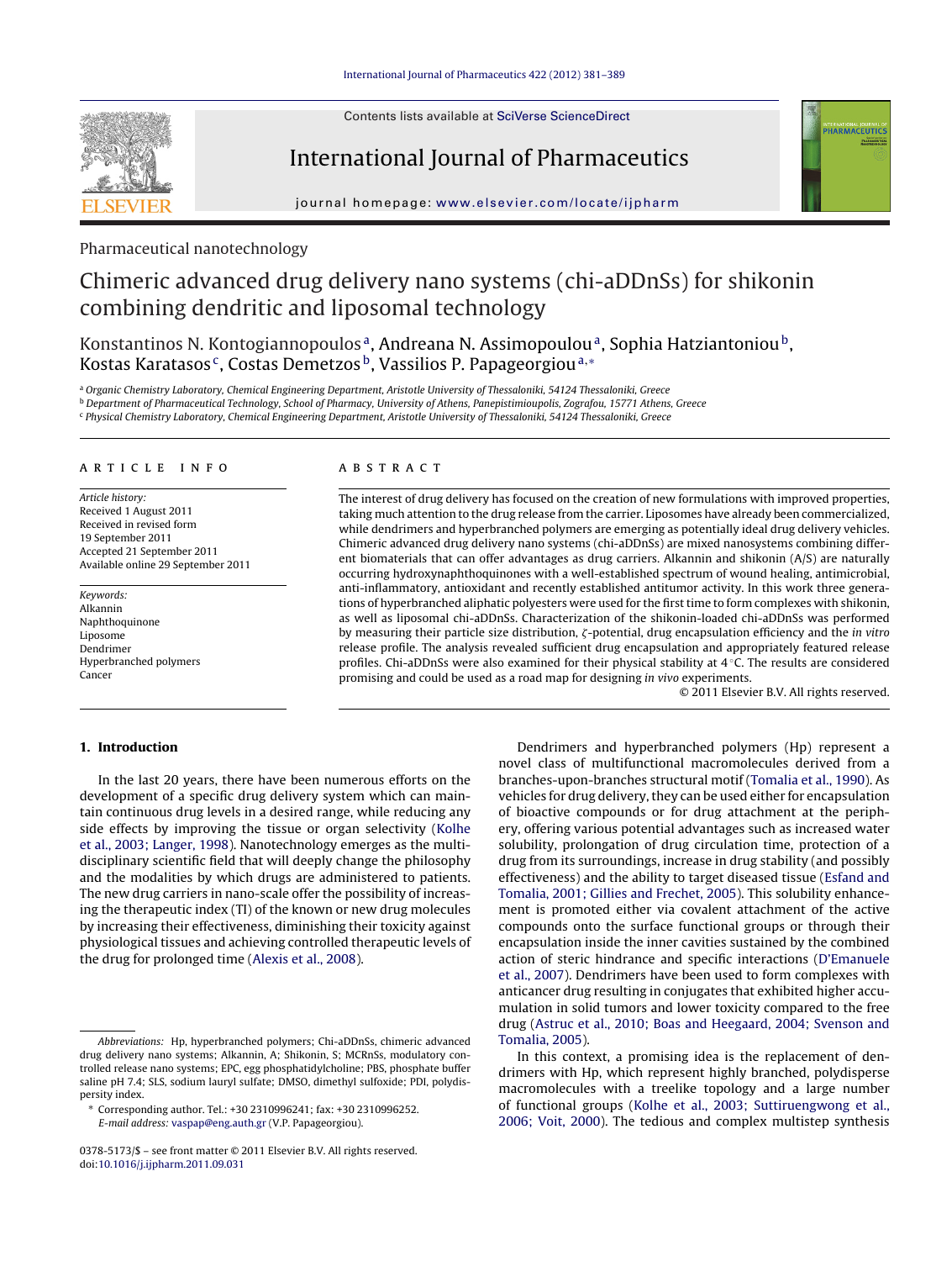of dendrimers results in expensive products with limited use in large-scale industrial applications. In contrast, randomly branched hyperbranched polymers with similar properties can be easily synthesized via one-step reaction and thus represent economically promising products for both small and large-scale industrial applications. During the last years, a wide variety of applications which originally seemed conceivable only for dendrimers, were investigated for hyperbranched polymers, such as in the field of life sciences and more specifically for the development of new drug delivery systems [\(Suttiruengwong](#page-8-0) et [al.,](#page-8-0) [2006\).](#page-8-0) Among these polymeric materials, the commercially available hyperbranched aliphatic polyesters bearing the commercial name Boltorn® are considered promising candidates for the development of novel drug delivery systems as demonstrated in recent experiments ([Klee](#page-7-0) et [al.,](#page-7-0) [2001\).](#page-7-0) Given the potential of these multifunctional polymers to act as solubility enhancement agents, their consideration as carriers for poorly water soluble but therapeutically active pharmaceutical compounds seems appealing. Gao and coworkers suggested a water-soluble hyperbranched polyester as a novel polymer for drug delivery [\(Gao](#page-7-0) et [al.,](#page-7-0) [2003\),](#page-7-0) while the Kolhe group has studied the ability of hyperbranched polyols to form carrier systems encapsulating the drug ibuprofen ([Kolhe](#page-7-0) et [al.,](#page-7-0) [2003\).](#page-7-0)

Liposomes are spherical vesicles of phospholipid bilayers with an entrapped aqueous phase and due to their biphasic character can act as carriers for both lipophilic and hydrophilic drugs. They have been proved to ameliorate the pharmacokinetic and pharmacological profile of many drugs giving way to the appearance of several liposomal formulations in the market, some concerning anticancer drugs ([Abraham](#page-7-0) et [al.,](#page-7-0) [2005;](#page-7-0) [Schiffelers](#page-7-0) [and](#page-7-0) [Storm,](#page-7-0) [2008;](#page-7-0) [Woodle,](#page-7-0) [1995\).](#page-7-0)

The combination of dendrimers and liposomes in liposomal locked-in dendrimers (LLDs) and the study of their component interactions has been reported for the first time in 2001 [\(Purohit](#page-8-0) et [al.,](#page-8-0) [2001\).](#page-8-0) Such nanocarriers have been classified as chimeric advanced drug delivery nano systems (chi-aDDnSs) due to the combination of two different nanobiomaterials and two independent technologies for producing an overall system with unique properties ([Demetzos,](#page-7-0) [2010a,b\),](#page-7-0) which could have advantages over conventional nanocarriers. The attention of the scientific community to chi-aDDnSs is caused by two significant advantages over conventional nanocarriers and especially liposomes: (a) the increase of the drug load uptaken by the system and (b) the modification of the release profile of the drug from the chi-aDDnS compared to that of the conventional liposomal formulation, leading to a higher therapeutic index ([Gardikis](#page-7-0) et [al.,](#page-7-0) [2010a;](#page-7-0) [Khopade](#page-7-0) et [al.,](#page-7-0) [2002;](#page-7-0) [Tekade](#page-7-0) et [al.,](#page-7-0) [2009\).](#page-7-0) In this context, chi-aDDnSs have been classified as modulatory controlled release nano systems (MCRnSs) [\(Demetzos,](#page-7-0) [2010a,b\).](#page-7-0)

Alkannin and shikonin (A/S; [Fig.](#page-2-0) 1) are chiral-pair of naturally occurring isohexenylnaphthazarins. They are found in the external layer of the roots of at least a 150 species that belong mainly to the genera Alkanna, Lithospermum, Echium, Onosma and Anchusa of the Boraginaceae family [\(Papageorgiou](#page-8-0) et [al.,](#page-8-0) [1999,](#page-8-0) [2006\).](#page-8-0)

Alkannin, shikonin and their derivatives were originally introduced and established as wound healing agents by Prof. Papageorgiou. A wound healing pharmaceutical ointment is already commercially available under the trademark HELIXDERM® and the medical devices HELIXFILM, HELIXGEL and HELIXSPRAY (wound healing collagen film, gel and spray respectively) are under development. Further biological investigations over the last 35 years have shown that A/S are potent pharmaceutical substances with a well-established wide spectrum of antimicrobial, anti-inflammatory and antioxidant activity ([Papageorgiou,](#page-8-0) [1980;](#page-8-0) [Papageorgiou](#page-8-0) et [al.,](#page-8-0) [1999,](#page-8-0) [2006,](#page-8-0) [2008\).](#page-8-0) Extensive scientific research has been conducted the last years on cancer chemotherapy, focusing on A/S effectiveness on several tumors and mechanism(s) of antitumor action ([Chen](#page-7-0) et [al.,](#page-7-0) [2002;](#page-7-0) [Komi](#page-7-0) et [al.,](#page-7-0) [2009;](#page-7-0) [Lee](#page-7-0) et [al.,](#page-7-0) [2008;](#page-7-0) [Papageorgiou](#page-7-0) et [al.,](#page-7-0) [1999,](#page-7-0) [2006;](#page-7-0) [Yang](#page-7-0) et [al.,](#page-7-0) [2009;](#page-7-0) [Yao](#page-7-0) [and](#page-7-0) [Zhou,](#page-7-0) [2010;](#page-7-0) [Zeng](#page-7-0) et [al.,](#page-7-0) [2009\).](#page-7-0)

The scarce aqueous solubility of A/S (0.00002 M) ([He,](#page-7-0) [2009\)](#page-7-0) is a barrier for their oral and internal administration, since they cannot be easily dissolved and further absorbed from the receptor. A/S are also oxidized ([Cheng](#page-7-0) et [al.,](#page-7-0) [1995\),](#page-7-0) polymerized [\(Assimopoulou](#page-7-0) [and](#page-7-0) [Papageorgiou,](#page-7-0) [2004c,d;](#page-7-0) [Papageorgiou](#page-7-0) et [al.,](#page-7-0) [2002\)](#page-7-0) and internally metabolized ([Meselhy](#page-7-0) et [al.,](#page-7-0) [1994a,b\).](#page-7-0) Regarding the toxicity of the active compounds, alkannin was found to bear a  $LD_{50}$ of  $3 g/kg$  in mice and less than  $1 g/kg$  in rats, when administered orally in a feeding study ([Majlathova,](#page-7-0) [1971\).](#page-7-0) Shikonin, on the other hand, was found to be rather more toxic to mice by intraperitoneal administration, with a  $LD_{50}$  of  $20 \pm 5$  mg/kg [\(Hayashi,](#page-7-0) [1977\).](#page-7-0) In addition, during in vivo testing (mice, intraperitoneal administration), shikonin showed toxicity at dosages higher than 15 mg/kg/day (Sarcoma-180) and at  $10 \times 5$  mg/kg/day (L-1210) [\(Sankawa](#page-8-0) et [al.,](#page-8-0) [1977\).](#page-8-0) Both the solubility and instability matters could be overcome by delivering A/S through a drug delivery nano-system, such as Hp–drug complexes or chi-aDDnSs formulations, which could furthermore enhance their antitumor activity through toxicity decrease and targeted delivery.

In this work, new formulations of shikonin were prepared in order to combine the advantages of the applied drug carriers with the biological properties of shikonin and mainly its antitumor one. Shikonin was incorporated into hyperbranched polymers (Boltorn®, PFH-16-OH, PFH-32-OH, PFH-64-OH) forming complexes (samples 1–12; [Table](#page-2-0) 1) and furthermore some of these complexes were locked-in liposomes consisting of EPC, forming chi-aDDnSs (LipoA-32-OH, LipoA-64-OH, LipoB-32-OH and LipoB-64-OH; [Table](#page-2-0) 2), in order to enhance selectivity to cancer cells, reduce any side effects and protect shikonin from internal biotransformations. This is the first time that hyperbranched polymers are used to form drug delivery system for shikonin, either as complexes or as mixed liposomal systems (aDDnSs) and are characterized in terms of their physicochemical behaviour and drug encapsulation. Stability for both shikonin–Hp complexes and aDDnSs was studied, while the in vitro release rate of the aDDnSs was evaluated as well. A theoretical approach on the complexation of shikonin with the same hyperbranched polymers has been published by our group, studying in detail the mechanisms involved in the non-covalent association of shikonin with the Hp, in ethanol solutions [\(Tanis](#page-8-0) [et](#page-8-0) [al.,](#page-8-0) [2011\).](#page-8-0)

This research is a continuation study of the authors on exploiting the biological properties of A/S and other naphthoquinones through the preparation of DDSs, such as microcapsules [\(Assimopoulou](#page-7-0) et [al.,](#page-7-0) [2003;](#page-7-0) [Assimopoulou](#page-7-0) [and](#page-7-0) [Papageorgiou,](#page-7-0) [2004b\),](#page-7-0) cyclodextrins ([Assimopoulou](#page-7-0) [and](#page-7-0) [Papageorgiou,](#page-7-0) [2004a\),](#page-7-0) liposomes [\(Kontogiannopoulos](#page-7-0) et [al.,](#page-7-0) [2011a\)](#page-7-0) and electrospun fiber mats [\(Kontogiannopoulos](#page-7-0) et [al.,](#page-7-0) [2011b\).](#page-7-0)

## **2. Materials and methods**

#### 2.1. Materials

Shikonin was used after purification from a commercial sample (Ikeda Corporation, Tokyo, Japan), by silica gel column chromatography (gradient mixtures of n-hexane:dichloromethane: chloroform) followed by recrystallization (n-hexane), according to the procedure proposed by Prof. Papageorgiou([Assimopouloue](#page-7-0)t [al.,](#page-7-0) [2008\)](#page-7-0) (purity obtained 100%).

Egg phosphatidylcholine (EPC), phosphate buffer saline pH 7.4 (PBS), sodium lauryl sulfate (SLS), Sephadex G75 were purchased from Sigma–Aldrich (St. Louis, USA). The hyperbranched polymers Boltorn® (PFH-16-OH, PFH-32-OH, PFH-64-OH) with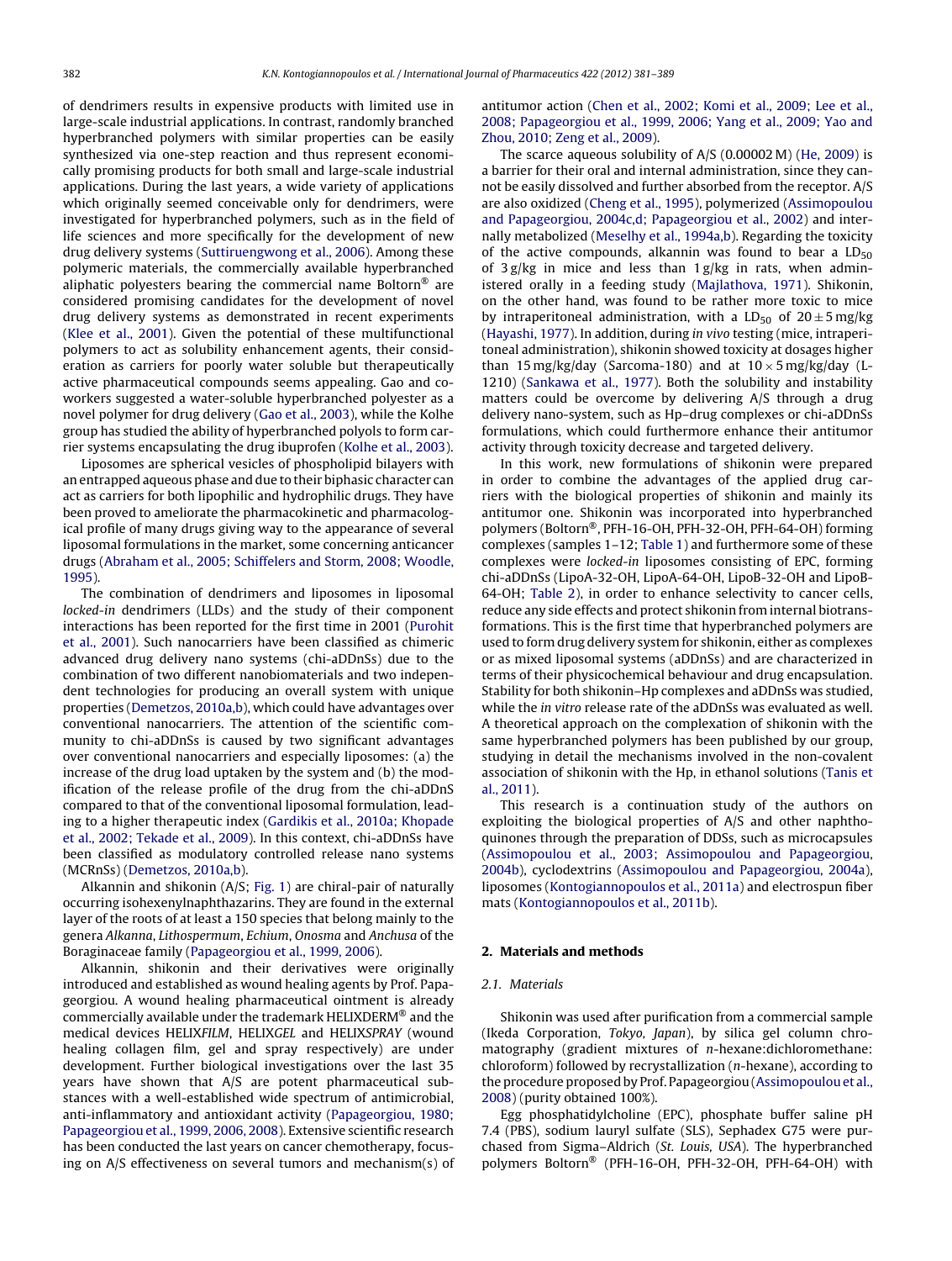<span id="page-2-0"></span>

**Fig. 1.** The chiral pair alkannin and shikonin that possesses major biological activity.

| Table 1                                                             |  |
|---------------------------------------------------------------------|--|
| Results of the entrapment efficiency of shikonin into Hp complexes. |  |

| Sample no. | Hyperbranched polymer type | Structure maker solvent | Shikonin/Hp molar ratio | Drug entrapment efficiency (%) |
|------------|----------------------------|-------------------------|-------------------------|--------------------------------|
|            | PFH-16-OH                  | Ethanol                 | 2:1                     | $0.62 \pm 0.17$                |
|            | <b>PFH-32-OH</b>           | Ethanol                 | 2:1                     | $1.28 \pm 0.10$                |
|            | PFH-64-OH                  | Ethanol                 | 2:1                     | $2.63 + 0.23$                  |
|            | PFH-16-OH                  | Methanol                | 2:1                     | $1.07 + 0.15$                  |
|            | <b>PFH-32-OH</b>           | Methanol                | 2:1                     | $2.36 \pm 0.27$                |
| 6          | <b>PFH-64-OH</b>           | Methanol                | 2:1                     | $3.79 \pm 0.27$                |
|            | PFH-16-OH                  | Ethanol                 | 0.2:1                   | $4.27 + 0.51$                  |
| 8          | <b>PFH-32-OH</b>           | Ethanol                 | 0.2:1                   | $5.32 \pm 0.59$                |
| 9          | PFH-64-OH                  | Ethanol                 | 0.2:1                   | $6.44 \pm 0.93$                |
| 10         | PFH-16-OH                  | Methanol                | 0.2:1                   | $3.97 \pm 0.68$                |
| 11         | <b>PFH-32-OH</b>           | Methanol                | 0.2:1                   | $7.10 \pm 0.69$                |
| 12         | <b>PFH-64-OH</b>           | Methanol                | 0.2:1                   | $8.59 \pm 0.56$                |

Data are shown as mean  $\pm$  SD of  $n = 3$  independent experiments.

average molecular weights  $(M_w)$  of 2100, 3500, and 5100 g/mol, respectively were purchased from Perstorp (Sweden). All organic solvents were of analytical grade and were purchased from Sigma–Aldrich (St. Louis, USA). Water used in all experiments was of HPLC grade.

#### 2.2. Preparation of shikonin–Hp complexes

Three different generations of hyperbranched polymers (PFH-16-OH, PFH-32-OH and PFH-64-OH; [Fig.](#page-3-0) 2) were used and various process parameters were tested in order to optimize the polymer/drug complexes' preparation technique and to achieve sufficient encapsulation efficiency.

#### 2.2.1. Incorporation technique

Two different organic solvents (ethanol and methanol) were used for the complexation process (will be referred as structuremaker solvent) for the incorporation of shikonin in Hp, in order to examine the effect of the solvent in the entrapment efficiency of the drug. An organic solution of shikonin was mixed with a Hp solution (varying generations) in the same organic solvent (2:1 and 0.2:1 molar ratio of shikonin:Hp) and the solutions were stirred for 22 h. The organic solvent was evaporated to dryness at 35 ◦C in vacuum,

#### **Table 2**

Physicochemical characteristics of prepared aDDnSs with shikonin.

| Sample no.    | Mean particle size (nm) | PDI            | $\zeta$ -potential (mV) | Encapsulation efficiency (%) |
|---------------|-------------------------|----------------|-------------------------|------------------------------|
| LipoA-32-OH   | $170.3 \pm 29.0$        | $0.426 + 0.03$ | $-0.75 + 3.32$          | $5.41 + 0.70$                |
| LipoA-64-OH   | $169.4 + 23.7$          | $0.411 + 0.06$ | $-1.00 + 3.11$          | $12.96 + 0.60$               |
| $LipoB-32-OH$ | $177.9 \pm 21.5$        | $0.462 + 0.07$ | $0.50 + 2.69$           | $45.61 + 3.03$               |
| $LipoB-64-OH$ | $185.0 + 10.9$          | $0.482 + 0.02$ | $1.97 \pm 0.75$         | $47.60 + 1.12$               |

The results are the mean of three independent experiments  $\pm$  S.D.

using rotary evaporator (Rotavapor R-114, Buchi, Switzerland) and left overnight under vacuum. The dry residue was dissolved in PBS (final Hp concentration 10 mg/mL) and left 24 h for hydration at 37 °C. Non-entrapped shikonin was removed through centrifugation (4000 rpm for 15 min, using a SORVAL T-880 centrifuge with fixed angle rotor) and the amount of shikonin incorporated into Hp complexes was calculated as described in Section 2.2.2.

#### 2.2.2. Determination of entrapment efficiency

The percentage of shikonin incorporated into complexes with hyperbranched polymers was estimated by UV–vis spectrophotometry (UV-1700, UV-Visible spectrophotometer, Shimadzu, Tokyo, Japan) at the characteristic wavelength of shikonin (516 nm). 0.3 mL of each complex solution in PBS were suspended in 2.7 mL of organic solvent to destroy the complex structure, releasing the drug into the organic phase. Absorbance of the organic phase was measured. Shikonin content was determined using a calibration curve.

The entrapment efficiency was calculated using the following equation:

$$
Entrapment efficiency \quad (\%) = \frac{F_i}{F_t} \times 100 \tag{1}
$$

where  $F_i$  is the amount of shikonin incorporated into shikonin–Hp complexes and  $F_t$  is the initially added amount of shikonin.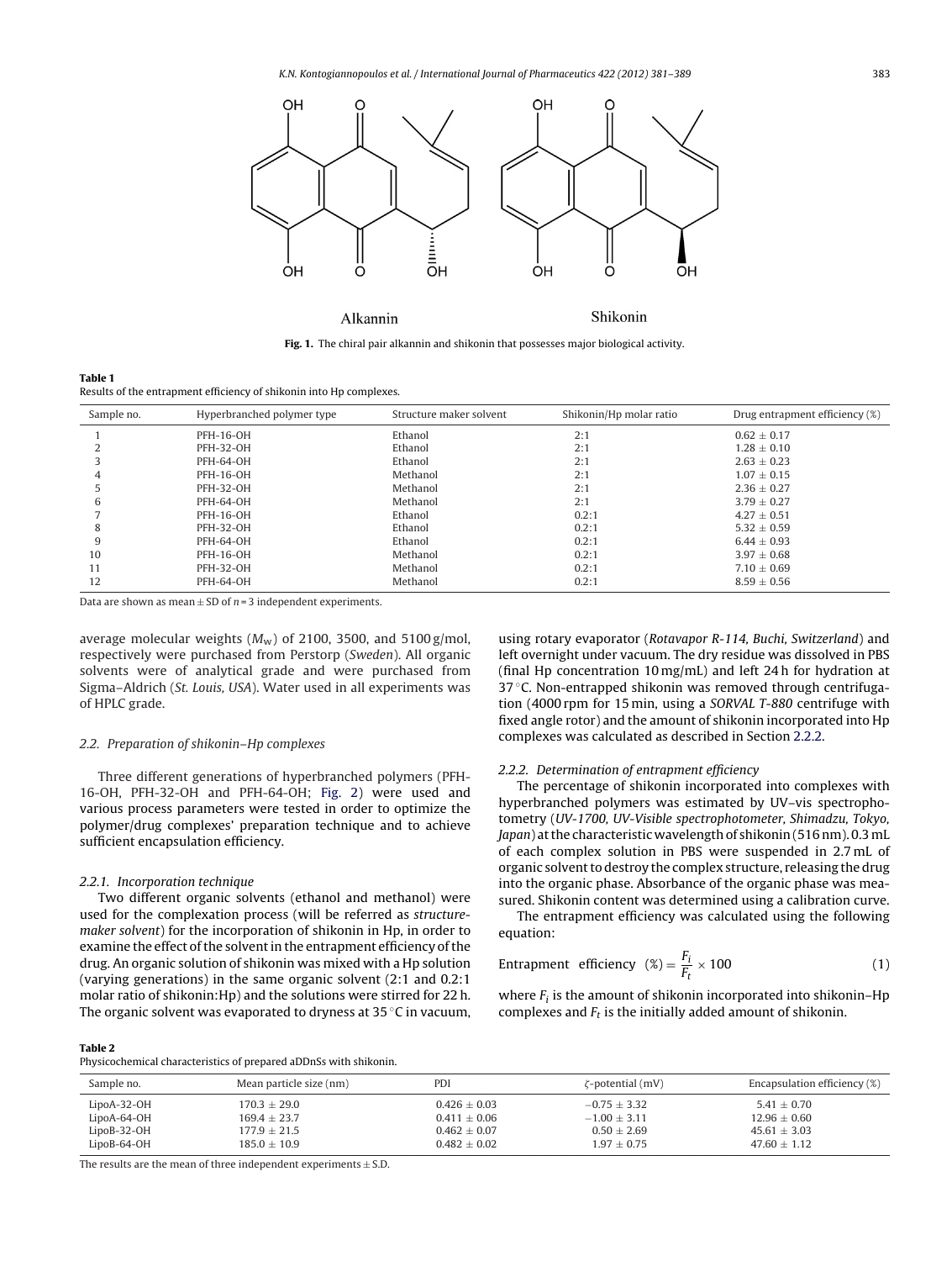<span id="page-3-0"></span>

**Fig. 2.** Structures of PFH-16-OH, PFH-32-OH and PFH-64-OH hyperbranched polymers.

Various organic solvents were tested for the determination of the entrapment efficiency, in order to destroy the complex structure and release the drug into the organic phase (ethanol, DMSO: $H<sub>2</sub>O$  1:1.8 (v/v) and methanol).

#### 2.2.3. Drug leakage

Shikonin–Hp complexes were evaluated for drug leakage at  $4^{\circ}$ C for 48 h. Aliquots of samples (1 mL) were taken at specific time intervals and centrifuged at 4000 rpm for 15 min; under these conditions the complexes remained suspended and the released shikonin precipitated. The supernatant was analyzed for shikonin concentration in order to determine the leakage rate as described in Section [2.2.2.](#page-2-0)

#### 2.3. Shikonin-loaded chi-aDDnSs preparation

Two different procedures were tested for the incorporation of shikonin–Hp complexes into EPC liposomes, in order to produce chi-aDDnSs. In both cases liposomes were formed using the thin film hydration method [\(Bangham](#page-7-0) et [al.,](#page-7-0) [1965\).](#page-7-0) In the first method an aqueous solution of shikonin–Hp complexes (0.2:1 molar ratio of shikonin:Hp) was prepared as described in 2.2.1. A lipid film was prepared by dissolving EPC (0.195 mmol of total lipids) in chloroform followed by evaporation of the solvent in a rotary evaporator (Rotavapor R-114, Buchi, Switzerland). The film was left under vacuum overnight and then hydrated with the aqueous solution of shikonin–Hp complexes prepared as above (final lipid concentration 30 mg/mL), under stirring for 1 h at 45  $\degree$ C in order to prepare multilamellar vesicles (MLVs). These liposomal formulations will be referred to as LipoA.

In the second method, a specific volume of shikonin solution in methanol was mixed with an Hp solution in methanol (0.2:1 molar ratio of shikonin:Hp) and the solution was stirred for 22 h. Afterwards, a chloroform solution of EPC (0.195 mmol of lipid) was added, stirred for 1 h and the solvent was slowly evaporated in a rotary evaporator to form the lipid film. The lipid film was dried under vacuum overnight and multilamellar vesicles (MLVs) were prepared by hydrating the lipid film with PBS (final lipid concentration 30 mg/mL) and stirring for 1 h at 45  $\degree$ C. These formulations will be referred later as LipoB.

In both methods, small unilamellar vesicles (SUVs) were prepared from the resultant liposomal suspension (MLVs), after sonication for two 5 min periods interrupted by a 5 min resting period, using a probe sonicator (amplitude 0.7; pulser 50%; UP 200S, dr. Hielsher GmbH, Berlin, Germany). The resultant vesicles were allowed for 30 min to anneal any structural defects. Nonencapsulated shikonin was removed by passing the liposomal

suspensions through a Sephadex G75 column that was swollen with water overnight

#### 2.3.1. Particle size measurement and  $\zeta$ -potential

Size and  $\zeta$ -potential of liposomes are crucial parameters that indicate their physical stability. The hydrodynamic diameter of all liposomal formulations was measured by light scattering.  $50 \mu L$  of each liposomal formulation was 60-fold diluted in PBS (pH 7.4) immediately after preparation and  $z$ -average mean and  $\zeta$ -potential were measured. Measurements were made at  $25^{\circ}$ C and at a 90 $^{\circ}$  angle in a photon correlation spectrometer (Zetasizer 3000HS, Malvern Instruments, Malvern, UK) and analyzed by the CONTIN method (MALVERN software).

#### 2.3.2. Determination of entrapment efficiency

To remove the non-encapsulated shikonin, liposomal suspensions were passed through a Sephadex G75 column prior to the determination of the entrapment efficiency as described in Section [2.2.2.](#page-2-0) Shikonin concentration was measured by UV–vis spectrometer at  $\lambda_{\text{max}}$  = 516 nm after the addition of methanol to the liposomal suspension, with the aid of the following shikonin calibration curve in methanol:

Drug concentration (mg/mL)

$$
= 0.03825 \times \text{absorbance} + 0.00002; \quad (R^2 = 0.99992) \tag{2}
$$

#### 2.3.3. In vitro drug release

The release profile of shikonin from aDDnSs was studied in (PBS + 1% SLS) at 37 ◦C. Liposomal formulations (1 mL of each sample containing 0.024 nmol shikonin for LipoA-32-OH, 0.022 nmol for sample LipoA-64-OH, 0.25 nmol for LipoB-32- OH and 0.129 nmol for sample LipoB-64-OH) were placed in dialysis sacks (molecular weight cut off 13,000; Sigma–Aldrich). Dialysis sacks were inserted in 20 mL (PBS + 1% SLS) in shaking water bath (Selecta) set at  $37^{\circ}$ C. Aliquots of samples (3 mL) were taken from the external solution at specific time intervals and that volume was replaced with fresh release medium in order to maintain sink conditions. The amount of shikonin released at various times, up to 72 h, was determined using UV–vis spectrometer at  $\lambda_{\text{max}}$  = 518 nm with the aid of the following calibration curve of shikonin in the release medium:

Drug concentration (mg/mL)

$$
= 0.04779 \times \text{absorbance} - 0.00001; \quad (R^2 = 0.99998)
$$
 (3)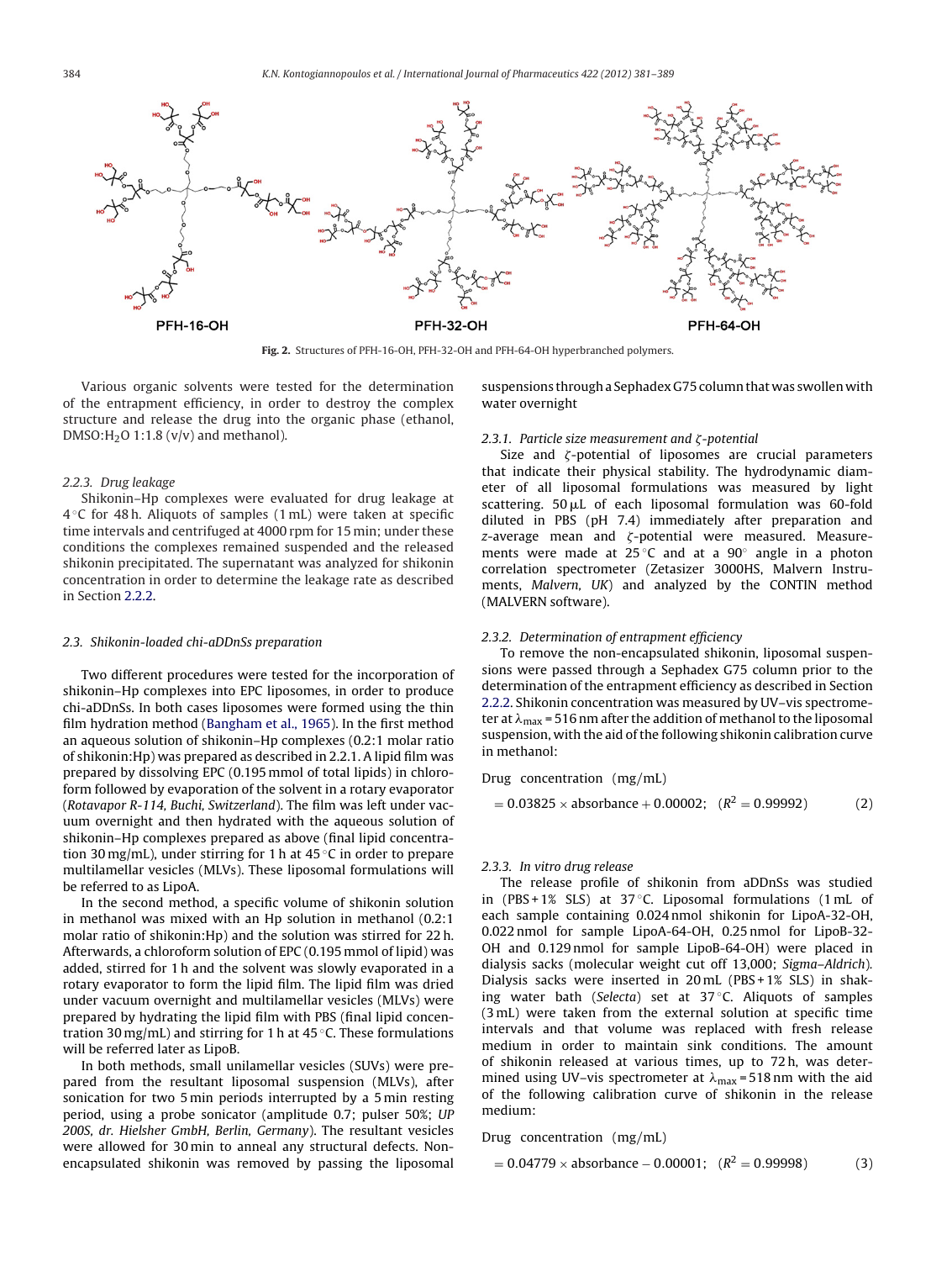The cumulative percentage of drug release was calculated and plotted versus time using the equation:

% Cumulative drug released<sub>t</sub> = 
$$
\frac{\text{Drug released}_t}{\text{Total entrapped shikonin}} \times 100 \tag{4}
$$

# 2.3.4. Stability studies

aDDnSs incorporating shikonin–Hp complexes were tested for their stability by means of drug leakage, mean particle size, polydispersity index (PDI), and  $\zeta$ -potential. Specifically, immediately after preparation liposomes formulations were placed in glass vials and stored at  $4^\circ$ C for five days. Aliquots of samples were taken at specific time intervals and mean particle size,  $\zeta$ -potential and entrapment efficiency were measured as described earlier.

#### 2.4. Statistical analysis

Results are shown as mean value  $\pm$  standard deviation (S.D.) of three independent experiments. Statistical analysis was performed using Student's t-test and multiple comparisons were done using one-way ANOVA. P values <0.05 were considered statistically significant. All statistical analyses were performed using "SPSS 14.0".

#### **3. Results and discussion**

Dox has been incorporated into a liposomal aDDnSs with PAPAM dendrimer [\(Papagiannaros](#page-8-0) et [al.,](#page-8-0) [2005\),](#page-8-0) as well as with a synthesized poly-ester-ether PG1 dendrimer [\(Gardikis](#page-7-0) et [al.,](#page-7-0) [2010a\).](#page-7-0) In the present study three generations of hyperbranched polymers are used for the first time, as drug delivery system for shikonin, either as complexes or as mixed liposomal systems (aDDnSs).

#### 3.1. Shikonin–Hp complexes

Shikonin is a potent anticancer drug with an extensive scientific research focusing the last years on its effectiveness on several tumors [\(Chen](#page-7-0) et [al.,](#page-7-0) [2002;](#page-7-0) [Papageorgiou](#page-7-0) et [al.,](#page-7-0) [1999,](#page-7-0) [2006;](#page-7-0) [Zeng](#page-7-0) et [al.,](#page-7-0) [2009\).](#page-7-0) In order to achieve a sufficient controlled release system of shikonin, several shikonin–Hp complexes were prepared and consecutively these complexes were attached to lipidic bilayers of liposomes composed of EPC.

In the present study, the formation of shikonin–Hp complexes has been successfully achieved, for the first time, using three generations of hyperbranched polymers (i.e. PFH-16-OH, PFH-32-OH and PFH-64-OH), various organic solvents (ethanol and methanol) and varying shikonin:Hp molar ratios for all three generations (i.e. 2:1 and 0.2:1). The ability of hyperbranched polymers to encapsulate various amounts of drug was studied. The complexation of shikonin into Hp was successfully carried out, exhibiting acceptable entrapment efficiency values (similar drug-loaded Hpcomplexes exhibited entrapment efficiency values between 4% and 20% [\(Suttiruengwong](#page-8-0) et [al.,](#page-8-0) [2006\)\)](#page-8-0), but the amount of shikonin incorporated into Hp complexes varied from one Hp generation to another. [Table](#page-2-0) 1 reveals that PFH-64-OH (samples 3, 6, 9 and 12) results, in all cases, to higher entrapment efficiencies compared to the other two lower generation hyperbranched polymers.

# 3.1.1. Determination of entrapment efficiency

For the proper determination of the entrapment efficiency, it is crucial to use the appropriate organic solvent in order to destroy the complex structure and release the drug into the organic phase.



**Fig. 3.** UV–vis spectra of(a) purified shikonin in ethanol,(b) shikonin–Hp complexes in ethanol (c) purified shikonin in DMSO: $H_2O$ , (d) purified shikonin in methanol, (e) shikonin–Hp complexes in DMSO: $H_2O$  and (f) shikonin–Hp complexes in methanol.

Drug must be highly soluble into the organic solvent and the solvent must destroy complexes immediately and effectively. Three different solvents were tested for the entrapment efficiency determination of the complexes: ethanol,  $DMSO:H<sub>2</sub>O$  1:1.8 (v/v) and methanol. Shikonin is highly soluble in all of them. Dissolving the same sample to each of the three solvents and calculating the amount of the encapsulated drug, as described in Section [2.2.2,](#page-2-0) resulted in different values of entrapment efficiency. Although ethanol is widely used for the determination of entrapment efficiency, when it comes to shikonin–Hp complexes, it proved to be inefficient. Fig. 3 shows the spectroscopic characterization of pure shikonin and a shikonin–Hp sample after they have been dissolved in ethanol. The two spectra are distinctly different revealing that ethanol did not act towards destroying the complexes and as a result no shikonin was dissolved in the organic phase.

On the contrary, the other two organic solvents tested showed satisfactory results. Fig. 3 also reveals that shikonin–Hp complexes when diluted in both methanol and  $DMSO:H_2O$  1:1.8 (v/v) exhibited a similar spectrum with pure shikonin dissolved in the same organic solvent.

In order to examine which of the two solvents (methanol and  $DMSO:H<sub>2</sub>O$ ) is more appropriate to be utilized for the estimation of entrapment efficiency of the samples, both solvents were tested. The results of entrapment efficiency values for methanol are pre-sented in [Table](#page-2-0) 1 while those for DMSO: $H_2O$  were  $0.24 \pm 0.04$  for sample 1,  $0.78 \pm 0.07$  for sample 2 and  $2.18 \pm 0.09$  for sample 3. Therefore, in all cases methanol rendered higher entrapment efficiency values. This might be due to the lower ability of  $\text{DMSO:}\mathrm{H}_2\text{O}$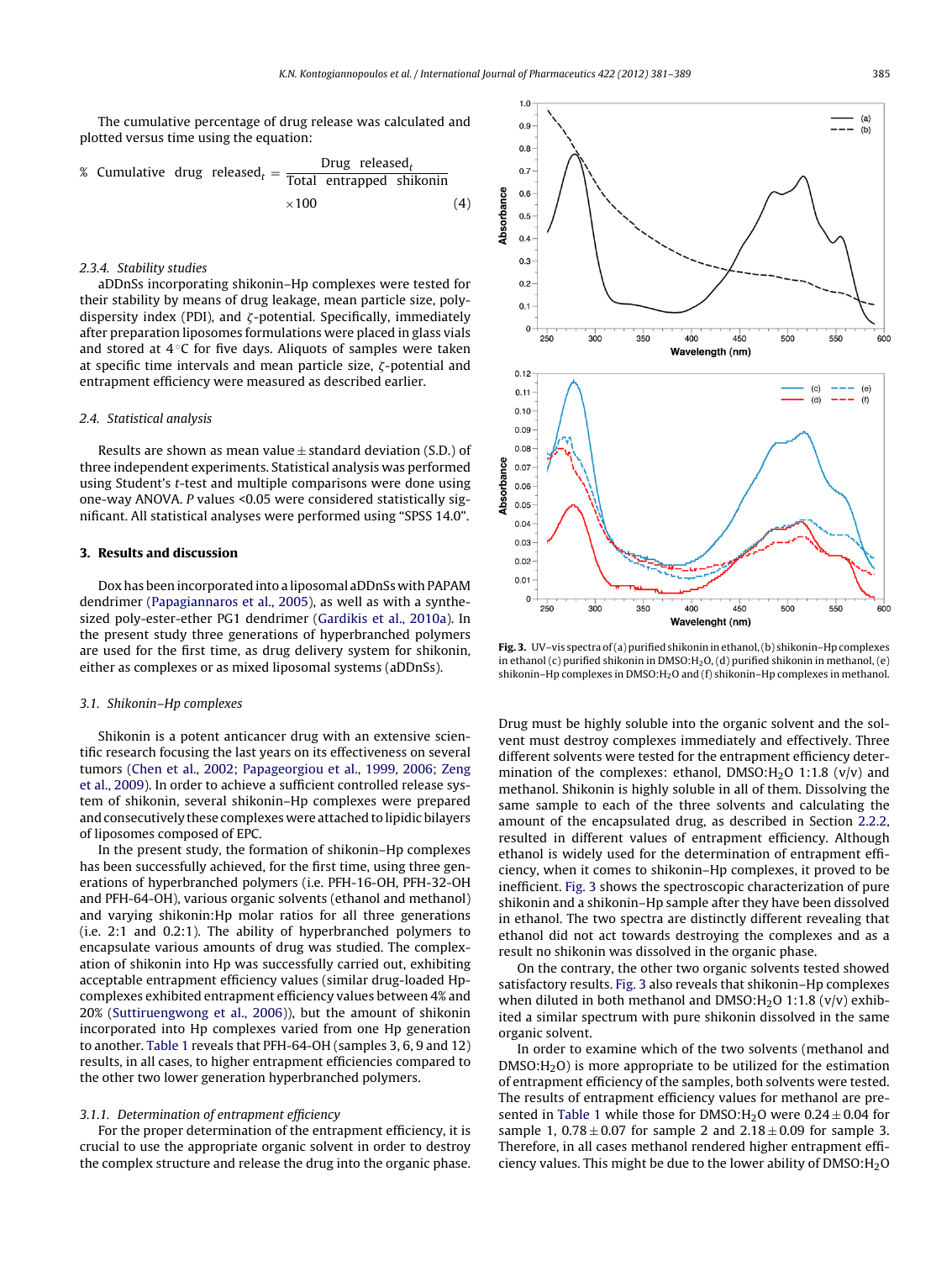to destroy the shikonin–Hp complexes. As a result, methanol appears as the most proper solvent for the determination of the entrapment efficiency and therefore was used in the following experiments for the determination of entrapment efficiency.

# 3.1.2. Effect of the Hp generation and the organic solvent used as the structure-maker on the complexation process

The organic solvent used as the structure-maker for the complexes, is a crucial parameter for the successive incorporation of the drug into a hyperbranched polymer. Both polymer and drug must be soluble in the organic solvent, while it should possess –OH groups to act as a structure-maker and enhance complexation. The work presented here is the first attempt to incorporate shikonin in some new commercial hyperbranched polymers. In order to examine the effect of the solvent in the entrapment efficiency of the drug, two different solvents (ethanol and methanol) were tested during the complexation process. [Table](#page-2-0) 1 reveals that methanol offers a significant advantage when used as the structure-maker solvent enhancing the complexation of shikonin into Hp resulting in higher entrapment efficiency values.

Previous studies showed that the drugs which do not interact with the end groups can be encapsulated in the interior of the polymer and the extent of encapsulation can be increased by increasing the generation number, or by attaching long chain molecules to the end groups of the hyperbranched polymer ([Kojima](#page-7-0) et [al.,](#page-7-0) [2000;](#page-7-0) [Kolhe](#page-7-0) et [al.,](#page-7-0) [2003\).](#page-7-0) Similarly, in our case, the increase of the generation results in increased entrapment efficiency. Since PFH-64-OH molecule is bigger in size compared to PFH-32-OH and PFH-16- OH, some shikonin molecules could have been encapsulated in the core ofthe hyperbranched polymer in addition to the complexation with the surface end groups. This encapsulation could be a result of geometric constriction combined with weak interactions between the polymer core and the drug, as pointed out previously [\(Kojima](#page-7-0) et [al.,](#page-7-0) [2000;](#page-7-0) [Tanis](#page-7-0) [and](#page-7-0) [Karatasos,](#page-7-0) [2009a;](#page-7-0) [Tanis](#page-7-0) et [al.,](#page-7-0) [2011\).](#page-7-0) Furthermore, as demonstrated by recent molecular dynamic simulations ([Tanis](#page-8-0) [and](#page-8-0) [Karatasos,](#page-8-0) [2009b;](#page-8-0) [Tanis](#page-8-0) [et](#page-8-0) [al.,](#page-8-0) [2011\)](#page-8-0) different generations of the hyperbranched polyesters, exhibit markedly different intramolecular hydrogen bonding patterns, which might affect(e.g. act antagonistically) the polymer/drug association. In fact, the lowgeneration hyperbranched polymers appear to form a stronger intramolecular hydrogen bonding network, which results to more "closed" conformations that might inhibit the drug/Hp association.

Regardless the organic solvent used for the determination of the entrapment efficiency, the higher generation polymer (PFH-64-OH) in any case resulted in complexes with the highest entrapment efficiency of the drug, as indicated in [Table](#page-2-0) 1. This observation can be understood in the context described in the recently published simulational work ([Tanis](#page-8-0) [et](#page-8-0) [al.,](#page-8-0) [2011\).](#page-8-0) PFH-16-OH showed the smallest complexation ability among the three generations of PFH hyperbranched polymers and therefore it was not further considered for the preparation of aDDnSs.

[Table](#page-2-0) 1 also reveals the correlation between the entrapment efficiency and the shikonin–Hp molar ratio used. Regardless the generation of the polymer and the organic solvent used, the use of 0.2:1 shikonin:Hp molar ratio resulted, in all cases, into higher entrapment efficiency values.

#### 3.1.3. Drug leakage

Drug leakage is a crucial characteristic for the evaluation of a drug delivery system. Shikonin–Hp complexes were tested for their drug leakage over a 48 h period at  $4^\circ$ C. Most of the drug leakage occurred at the first 8 h of incubation followed by minor drug precipitation. PFH-64-OH complexes retained 86.8% of their initial drug content at the first 8 h of the testing period (Fig. 4). PFH-32-OH complexes were less stable and retained only 55.5% of their initial drug content. Drug leakage in plasma and buffers is



**Fig. 4.** Drug retention in shikonin–Hp complexes (samples 11 and 12) in storage conditions at  $4 °C$  (each value represents the mean  $\pm$  S.D. of  $n = 3$  independent experiments).

a known drawback of drug–dendrimers complexes that has been previously reported ([Astruc](#page-7-0) et [al.,](#page-7-0) [2010\).](#page-7-0) The average amount of shikonin leaked after one day of incubation was 17.9% for PFH-64- OH (sample 12) and 50% for PFH-32-OH (sample 11) complexes, while after two days increased to 23.5% and 51.3%, respectively (Fig. 4).

#### 3.2. Shikonin-loaded chi-aDDnSs

To the best of our knowledge, this is the first time that hyperbranched polymers are used to form drug delivery system for shikonin, either as complexes or as mixed liposomal systems (aDDnSs). In a recent study, the same hyperbranched polyesters were combined with liposomes to form a drug-free aDDnSS and the polymer–lipid interactions along with their dependence on the polyesters pseudogeneration number and the liposomal lipid composition were examined ([Mourelatou](#page-8-0) et [al.,](#page-8-0) [2011\).](#page-8-0) In the present study, PFH-32-OH and PFH-64-OH shikonin complexes were used for the development of new aDDnSs, at 0.2:1 shikonin:Hp molar ratio, since this molar ratio resulted in higher drug entrapment efficiency (Section 3.1.2). Shikonin–Hp complexes were successfully incorporated into liposomes composed of EPC using two different techniques. The percentile entrapment efficiency of shikonin into aDDnSs was 5.41–12.96% for the first technique and 45.61–47.60% for the second one [\(Table](#page-2-0) 2). Evidently, the second preparation technique was more effective concerning the entrapment of shikonin regardless the generation of the hyperbranched polymer used. This could be attributed to the inherent advantage of the second technique, which enables the incorporation ofthose shikonin molecules that were not complexed to the hyperbranched polymer, into the lipid bilayer of liposomes. On the contrary, in the first technique the non-complexed shikonin was removed through centrifugation prior to the incorporation of the shikonin–Hp complexes into liposomes.

#### 3.2.1. Mean particle size and  $\zeta$ -potential

Size measurements of aDDnSs indicated an average diameter of 169.9 nm for LipoA liposomes and 181.4 nm for LipoB formulations. This slight variation might be ascribed to the higher amount of drug being encapsulated in LipoB. Since shikonin is hydrophobic, it is incorporated into the lipid bilayer of the liposomes, increasing thus the average size of the liposome formulations. Additionally, the size of these aDDnSs is similar to that of conventional shikonin-loaded liposomes prepared recently ([Kontogiannopoulos](#page-7-0) et [al.,](#page-7-0) [2011a\).](#page-7-0) The mean particle size, PDI index and  $\zeta$ -potential of all liposome formulations are indicated in [Table](#page-2-0) 2.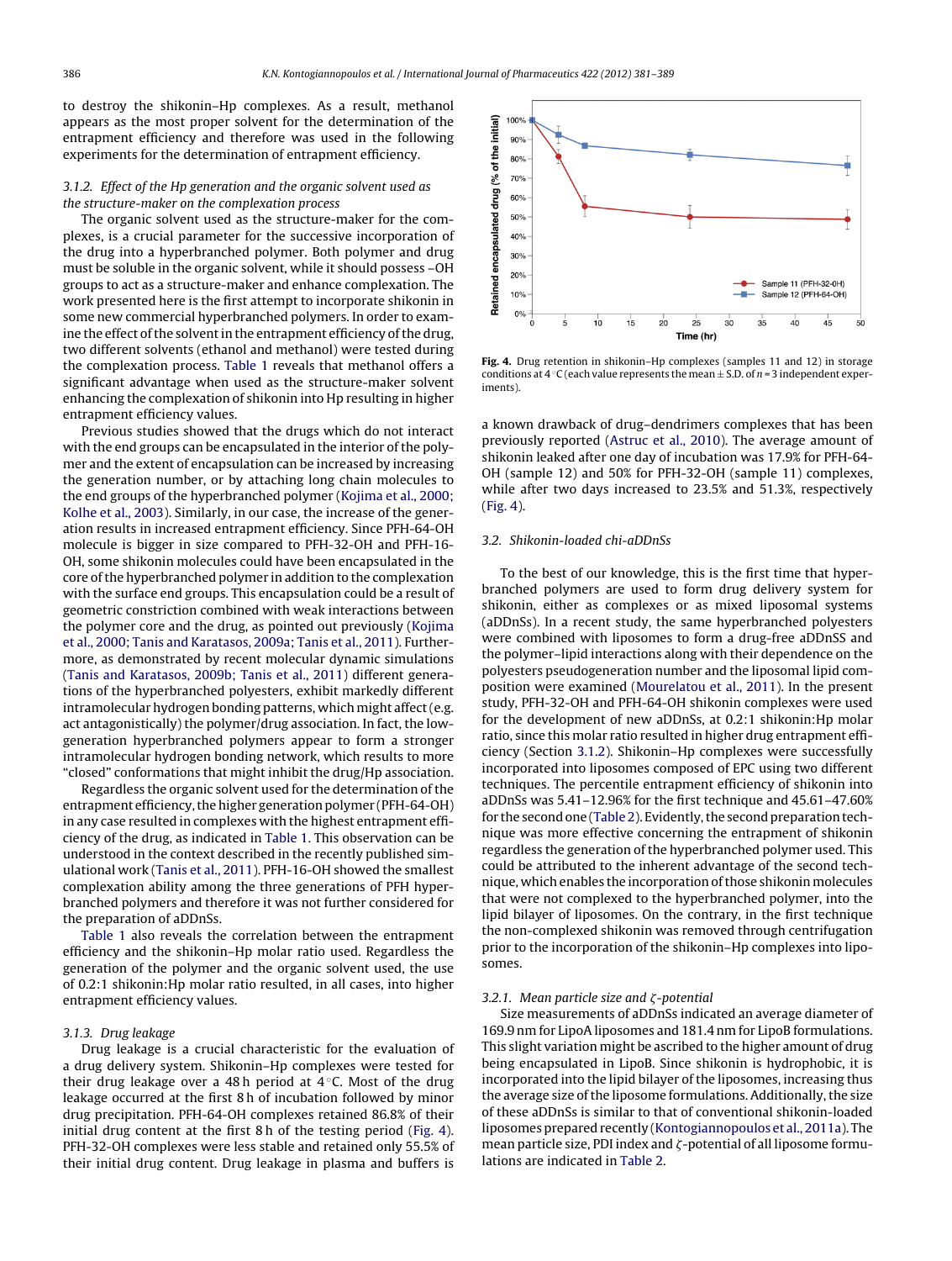

**Fig. 5.** Cumulative drug release from chi-aDDnSs (each value represents the mean  $\pm$  S.D. of n = 3 independent experiments).

#### 3.2.2. In vitro drug release

The in vitro release of the drug from the prepared aDDnSs is quite slow for the formulations prepared with the first technique (39.76% at 72 h for LipoA-32-OH and 47.84% within 72 h for LipoA-64-OH) (Fig. 5). On the other hand, liposomes prepared with the second technique exhibited a faster release rate. The formulation prepared with PFH-64-OH (LipoB-64-OH) released 95.51% of the entrapped drug at 72 h and LipoB-32-OH released 78.27% of the encapsulated drug at 72 h (Fig. 5). The average amount of shikonin released after one day of incubation was 56.10% for LipoB-32-OH, 73.35% for LipoB-64-OH, 38.82% for LipoA-32-OH and 45.61% for LipoA-64-OH (Fig. 5). Due to their preparation procedure, LipoB formulations incorporate both shikonin–Hp complexes and free shikonin as previously stated. As shown in Fig. 5, LipoA formulations almost complete their release procedure at the first 24 h. On the other hand, LipoB formulations continue to release drug up to 72 h. This observation could serve as a control parameter for the preparation of liposomal formulations with the desired release profile, modulating the release rate of the drug, improving its therapeutic index and finally decreasing any unwanted side effects.

In this context the combination of hyperbranched polymers with liposomes for the development of a novel nanocarrier appears very promising, mostly due to the fact that the hyperbranched polymer acts as a modulator for the release rate of the encapsulated drug. Though the exact mechanism of release modulation is still under investigation, there are several studies that shed light on the physicochemical interactions between the components of such nanosystems comprised by different nanobiomaterials ([Gardikis](#page-7-0) et [al.,](#page-7-0) [2010a,b,c;](#page-7-0) [Klajnert](#page-7-0) [and](#page-7-0) [Epand,](#page-7-0) [2005\).](#page-7-0)

#### 3.2.3. Stability studies

The stability of aDDnSs was studied for a period of five days. The liposomal suspensions were kept under dark at 4 ◦C. No sedimentation was observed, while their average size did not increased significantly. As shown in Fig. 6, LipoB-32-OH reached a size of 184.3 nm (3.6% increase) after five days, LipoB-64-OH a size of 194.2 (4.97% increase), LipoA-32-OH 176.4 nm (3.55% increase) and LipoA-64-OH 175.6 nm (3.66% increase). Liposomes incorporating shikonin–Hp complexes found to be physically stable unlike similar liposomal formulations incorporating doxorubicin-PAMAM complexes where the average size of liposomes increased up to 500 nm (from 115 nm) within three days [\(Papagiannaros](#page-8-0) et [al.,](#page-8-0) [2005\).](#page-8-0)

Similar to shikonin–Hp complexes, the prepared chi-aDDnSs were tested for their drug leakage over a five days period at 4 ℃ while they were kept under dark. Both LipoA and LipoB formulations were found quite stable for the first three days of the experiment (Fig. 6). After day 3, a major drug leakage occurred for



**Fig. 6.** Stability study of shikonin-loaded chi-aDDnSs. (a) mean particle size and (b) shikonin retention over time (each value represents the mean  $\pm$  S.D. of n=3 independent experiments).

LipoA-32-OH leaving the liposomal formulation with only 58.56% of the initial encapsulated drug at the end of day 5. LipoB liposomes proved to be more stable retaining 82.75% (LipoB-32-OH) and 80.63% (LipoB-64-OH) of their initial drug content. LipoA-64- OH was more stable than LipoA-32-OH retaining 72.04% of its initial drug content. The average amount of shikonin leaked after three days of incubation was 11.94% for LipoB-32-OH, 16.63% for LipoB-64-OH, 23.30% for LipoA-32-OH and 17.62% for LipoA-64-OH (Fig. 6).

# **4. Conclusions**

Dendrimers and hyperbranched polymers are emerging as potentially ideal drug delivery vehicles providing a remarkable versatility in the chemical modification of their active groups combined with multifunctionality. In the present study we report for the first time an attempt to incorporate shikonin into hyperbranched polymer (PFH-16-OH, PFH-32-OH and PFH-64-OH) complexes, and to characterize these systems for their capacity to be utilized as new drug delivery agents. Shikonin–Hp complexes exhibited acceptable entrapment efficiencies (similar drug-loaded Hp-complexes exhibited entrapment efficiency values between 4% and 20%). PFH-64-OH showed the higher complexation ability among the three generations of PFH hyperbranched polyesters and methanol proved to be more effective as the structure-maker solvent compared to ethanol. Acceptable physical stability was observed for all shikonin–Hp complexes, regarding their known drug leakage instability in buffers [\(Astruc](#page-7-0) et [al.,](#page-7-0) [2010\),](#page-7-0) which was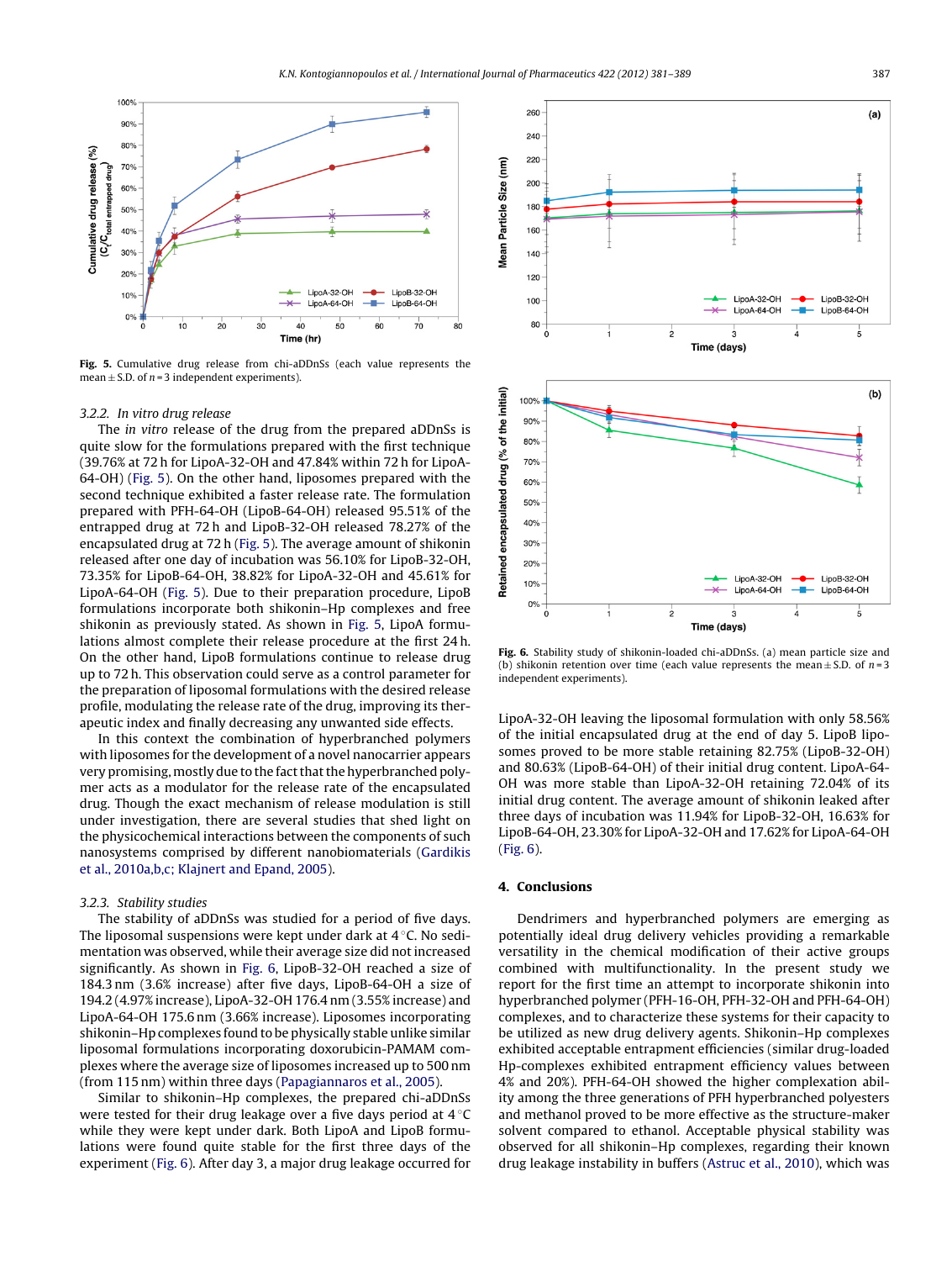<span id="page-7-0"></span>observed for the first 8 h of incubation, followed by minor drug precipitation.

The combination of liposomes and dendrimers in a single drug carrier is gaining attention in the pharmaceutical nanotechnology field of research. Barriers like fast or unsustained drug release and low drug encapsulation seem to be able to be overcome by using the concept of chi-aDDnSs. Careful tailoring of the physicochemical properties of the carrier components may lead to products with higher bioavailability, effectiveness and fewer side effects. Specifically chimeric systems of dendrimers and liposomes have been reported but it is the first time that hyperbranched polymers were combined with liposomes forming chi-aDDnSs. These chi-aDDnSs could be considered as an efficient carrier with a great potential for carrying a high drug load, modifying the drug release rate from the system and thus increasing the therapeutic index of the carried bioactive substance.

To the best of our knowledge shikonin has never been incorporated into chi-aDDnSs. Four liposomal formulations (incorporating two shikonin–Hp complexes) were prepared. These aDDnSs, exhibited such physicochemical characteristics and release properties that could be further used as a road map for designing in vivo experiments. The stability of the liposomal formulations at  $4^\circ\text{C}$ was quite satisfactory considering the fact that they were in hydrated state. Their overall stability could be further improved with the use of lyophilisation as reported elsewhere (Gardikis et al., 2010a,b,c). The two different techniques applied for the preparation of the liposomal formulations resulted in significantly different entrapment efficiency values of the drug. In the first method the non-complexed shikonin was removed through centrifugation prior to the incorporation into liposomes. In the second technique, shikonin was initially complexed to hyperbranched polymers and the non-complexed shikonin was left in the mixture in order to be incorporated into the liposomal lipid bilayers increasing in that way the overall entrapment efficiency.

The final chi-aDDnSs formulations appear advantageous compared to commonly used delivery systems and could be further exploited to increase the therapeutic index of the incorporated drug. However, physicochemical interactions of such complicated systems should be further considered in order to rationally design stable, safe and efficient drug formulations.

#### **Conflict of interest**

The authors have no conflict of interest to declare.

#### **Acknowledgements**

The present study was performed in the framework of the ESF COST–European Cooperation in Science and Technology Action TD0802 "Dendrimers in Biomedical Applications".

#### **References**

- Abraham, S.A., Waterhouse, D.N., Mayer, L.D., Cullis, P.R., Madden, T.D., Bally, M.B., 2005. The liposomal formulation of doxorubicin. Liposomes 391 (Pt E), 71–97.
- Alexis, F., Rhee, J.W., Richie, J.P., Radovic-Moreno, A.F., Langer, R., Farokhzad, O.C., 2008. New frontiers in nanotechnology for cancer treatment. Urol. Oncol. Semin. Orig. Invest. 26, 74–85.
- Assimopoulou, A.N., Papageorgiou, V.P., Kiparissides, C., 2003. Synthesis and release studies of shikonin-containing microcapsules prepared by the solvent evaporation method. J. Microencapsul. 20, 581–596.
- Assimopoulou, A.N., Papageorgiou, V.P., 2004a. Encapsulation of isohexenylnaphthazarins in cyclodextrins. Biomed. Chromatogr. 18, 240–247.
- Assimopoulou, A.N., Papageorgiou, V.P., 2004b. Preparation and release studies of alkannin-containing microcapsules. J. Microencapsul. 21, 161–173.
- Assimopoulou, A.N., Papageorgiou, V.P., 2004c. Study on polymerization of the pharmaceutical substances isohexenylnaphthazarins. Biomed. Chromatogr. 18, 492–500.
- Assimopoulou, A.N., Papageorgiou, V.P., 2004d. Study on isohexenylnaphthazarins polymerization in alkaline media. Biomed. Chromatogr. 18, 508–522.
- Assimopoulou, A.N., Sturm, S., Stuppner, H., Papageorgiou, V.P., 2008. Preparative isolation and purification of alkannin/shikonin derivatives from natural products by high-speed counter-current chromatography. Biomed. Chromatogr. 23, 182–198.
- Astruc, D., Boisselier, E., Ornelas, C., 2010. Dendrimers designed for functions: from physical, photophysical, and supramolecular properties to applications in sensing, catalysis, molecular electronics, photonics, and nanomedicine. Chem. Rev. 110, 1857–1959.
- Bangham, A.D., Standish, M.M., Watkins, J.C., 1965. Diffusion of univalentions across the lamellae of swollen phospholipids. J. Mol. Biol. 13, 238–252.
- Boas, U., Heegaard, P.M.H., 2004. Dendrimers in drug research. Chem. Soc. Rev. 33, 43–63.
- Chen, X., Yang, L., Oppenheim, J.J., Howard, O.M.Z., 2002. Cellular pharmacology studies of shikonin derivatives. Phytother. Res. 16, 199–209.
- Cheng, H.W., Chen, F.A., Hsu, H.C., Chen, C.Y., 1995. Photochemical decomposition of alkannin/shikonin enantiomers. Int. J. Pharm. 120, 137–144.
- D'Emanuele, A., Attwood, D., Abu-Rmaileh, R., 2007. Dendrimers. In: Swarbrick, J. (Ed.), Encyclopedia of Pharmaceutical Technology. Informa Healthcare, New York, USA, pp. 872–890.
- Demetzos, C., 2010a. Drug delivery nanosystems and their classification based on their dynamic variability. In: 2nd International Symposium on Biological Applications of Dendrimers, June 23–26, Porquerolles islands, France.
- Demetzos, C., 2010b. Advances in drug delivery systems (DDSs). In: International Congress on New Delivery Systems, Biosimilars, Bioequivalence-Biowaivers-Biotechnology Products, July 2–3, Athens, Greece.
- Esfand, R., Tomalia, D.A., 2001. Poly(amidoamine) (PAMAM) dendrimers: from biomimicry to drug delivery and biomedical applications. Drug Discov. Today 6, 427–436.
- Gao, C.,Xu, Y.M., Yan, D.Y., Chen,W., 2003.Water-soluble degradable hyperbranched polyesters: novel candidates for drug delivery? Biomacromolecules 4, 704–712.
- Gardikis, K., Hatziantoniou, S., Bucos, M., Fessas, D., Signorelli, M., Felekis, T., Zervou, M., Screttas, C., Steele, B., Ionov, M., Micha-Screttas, M., Klajnert, B., Bryszewska, M., Demetzos, C., 2010a. New drug delivery nanosystem combining liposomal and dendrimeric technology (liposomal locked-in dendrimers) for cancer therapy. J. Pharm. Sci. 99, 3561–3571.
- Gardikis, K., Hatziantoniou, S., Signorelli, M., Pusceddu, M., Micha-Screttas, M., Schiraldi, A., Demetzos, C., Fessas, D., 2010b. Thermodynamic and structural characterization of liposomal-locked in-dendrimers as drug carriers. Colloids Surf. B Biointerfaces 81, 11–19.
- Gardikis, K., Tsimplouli, C., Dimas, K., Micha-Screttas, M., Demetzos, C., 2010c. New chimeric advanced drug delivery nano systems (chi-aDDnSs) as doxorubicin carriers. Int. J. Pharm. 402, 231-237.
- Gillies, E.R., Frechet, J.M.J., 2005. Dendrimers and dendritic polymers in drug delivery. Drug Discov. Today 10, 35–43.
- Hayashi, M., 1977. Pharmacological studies on crude plant drugs, Shikon and Tooki (II) shikonin and acetylshikonin. Nippon Yakurigaku Zasshi 73, 193–203.
- He, J., 2009. Complex of shikonin and beta-cyclodextrins by using supercritical carbon dioxide. J. Inclusion Phenomena and Macrocyclic Chem. 63, 249–255.
- Khopade, A.J., Caruso, F., Tripathi, P., Nagaich, S., Jain, N.K., 2002. Effect of dendrimer on entrapment and release of bioactive from liposomes. Int. J. Pharm. 232, 157–162.
- Klajnert, B., Epand, R.M., 2005. PAMAM dendrimers and model membranes: differential scanning calorimetry studies. Int. J. Pharm. 305, 154–166.
- Klee, J.E., Schneider, C., Holter, D., Burgath, A., Frey, H., Mulhaupt, R., 2001. Hyperbranched polyesters and their application in dental composites: monomers for low shrinking composites. Polym. Adv. Technol. 12, 346–354.
- Kojima, C., Kono, K., Maruyama, K., Takagish, T., 2000. Synthesis of polyamidoamine dendrimers having poly(ethylene glycol) grafts and their ability to encapsulate anticancer drugs. Bioconjug. Chem. 11, 910–917.
- Kolhe, P., Misra, E., Kannan, R.M., Kannan, S., Lieh-Lai, M., 2003. Drug complexation, in vitro release and cellular entry of dendrimers and hyperbranched polymers. Int. J. Pharm. 259, 143–160.
- Komi, Y., Suzuki, Y., Shimamura, M., Kajimoto, S., Nakajo, S., Masuda, M., Shibuya, M., Itabe, H., Shimokado, K., Oettgen, P., Nakaya, K., Kojima, S., 2009. Mechanism of inhibition of tumor angiogenesis by beta-hydroxyisovalerylshikonin. Cancer Sci. 100, 269–277.
- Kontogiannopoulos, K.N., Assimopoulou, A.N., Dimas, K., Papageorgiou, V.P., 2011a. Shikonin-loaded liposomes as a new drug delivery system: physicochemical characterization and in vitro cytotoxicity. Eur. J. Lipid Sci. Technol., doi:10.1002/ejlt.201100104.
- Kontogiannopoulos, K.N., Assimopoulou, A.N., Tsivintzelis, I., Panayiotou, C., Papageorgiou, V.P., 2011b. Electrospun fiber mats containing shikonin and derivatives with potential biomedical application. Int. J. Pharm. 409, 216–228.
- Langer, R., 1998. Drug delivery and targeting. Nature 392, 5–10.
- Lee, H.J., Magesh, V., Nam, D., Lee, E.O., Ahn, K.S., Jung, M.H., Kim, D.K., Kim, J.Y., Kim, S.H., 2008. Shikonin, acetylshikonin, and isobutyroylshikonin inhibit VEGF-induced angiogenesis and suppress tumor growth in lewis lung carcinoma-bearing mice. Yakugaku Zasshi-J. Pharm. Soc. Jpn. 128, 1681–1688.
- Majlathova, L., 1971. Futterungsversuch mit Alkannin an Mausen. Food/Nahrung 5, 505–508.
- Meselhy, M.R., Kadota, S., Tsubono, K., Kusai, A., Hattori, M., Namba, T., 1994a. Shikometabolins A, B, C and D, novel dimeric naphthoquinone metabolites obtained from shikonin by human intestinal bacteria. Tetrahedron Lett. 35, 583–586.